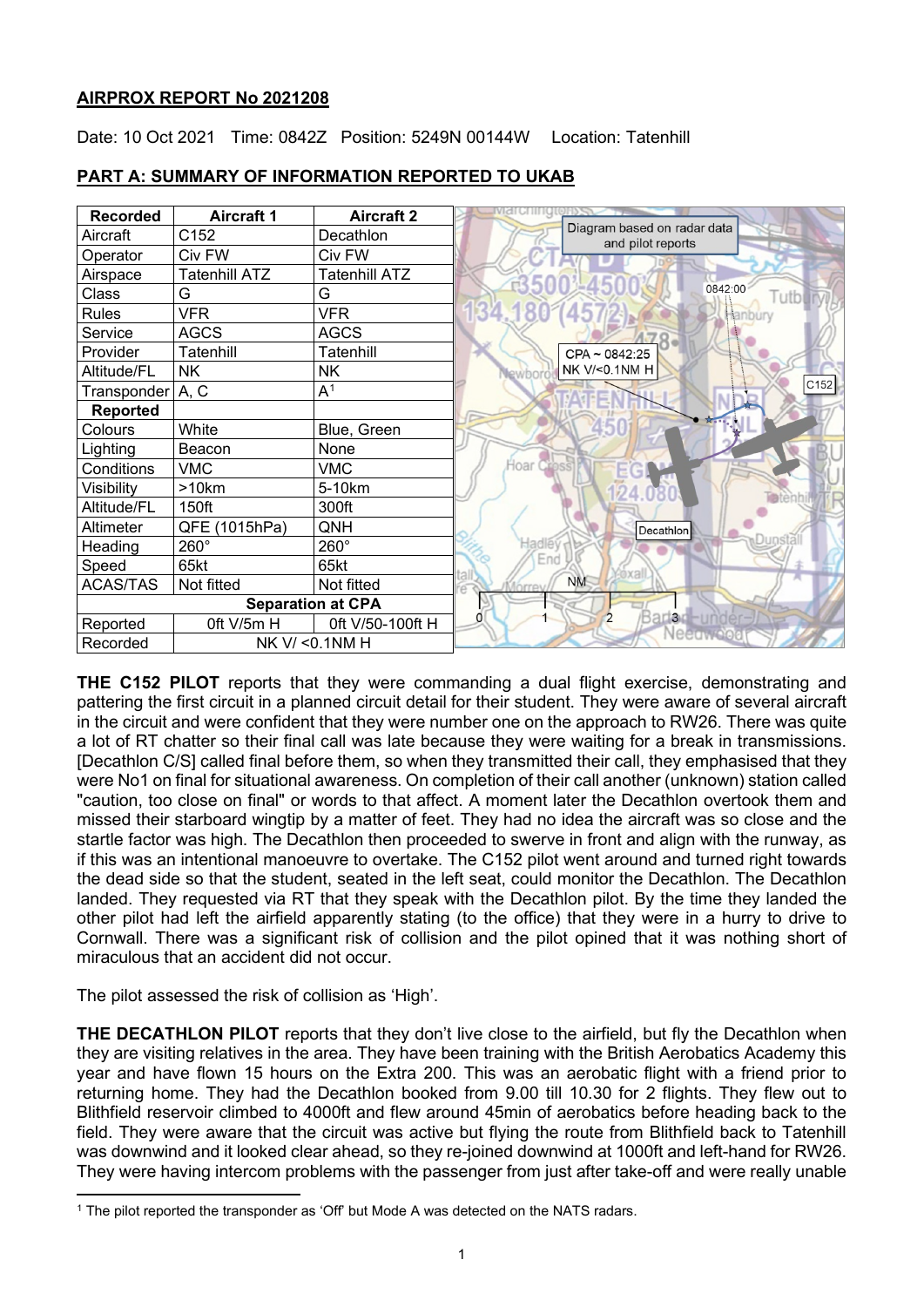to hear them. They recalled approaching the field and flying downwind, they did not see (or hear) any traffic ahead, and they continued to left-base and final, making calls at each point. They were on final approach, very low at this point and probably very near the road when they heard a radio call of 'too close', but no other detail. They were unsure what was happening, but ahead was clear and the runway was empty so they landed. As they landed a Cessna 152 flew overhead and went around. There were calls that there had been a near miss, and that the pilot of the Cessna 152 would catch up on the ground. The pilot noted that they were shaken, but not sure of what had happened, so went straight to the tower and asked them. They said that they knew something has happened but admitted that they were both looking the other way, they had heard the "too close" call and turned round to see 2 aircraft close together on final but weren't able to offer anything more. The pilot went to the office and asked if anyone there has seen or knew anything, the answer was no. They hung around till probably 10.15- 10.30 for the Cessna 152 to land, but they were still flying. They went back to the office and said that they had to leave, but wrote their name and number down for the Cessna 152 pilot to call so they could discuss it. From their perspective, as they flew back to the airfield from Blithfield it looked clear ahead. The cloud base was low, and whilst there were blue holes and 4000ft was achievable at Blithfield cloudbase was much lower at the airfield, around 1200-1500ft. They made their calls and had acknowledgement to land, and considered that they had flown a normal circuit with a usual sideslip approach for the crosswind component that day. They were unsure how a Cessna 152 got from being ahead to being behind, did they fly an extended downwind, or long final approach? They did not fly again that morning, although they had time booked still and had planned to, they were shaken by this and struggled to understand what had happened and how, not helped by nobody being able to give view of it. When reflecting what could be done differently the pilot opined that better comms would have helped, both radio and intercom, as the intercom problems definitely added to workload and ensuring the passenger was ok and ready for landing etc required turn of the head and shout backwards as they could barely hear each other. They could have/should have/will in future fly a standard overhead join – they didn't this time because they could see (or so they thought) a long way downwind. The Tower looking towards landing aircraft to alert – although not their responsibility - but would have helped and alerted to this earlier. They did wonder afterwards why no calls from tower were made i.e. 2 aircraft on final, but then they didn't hear the Cessna 152 either and 2 aircraft on finals was not picked up by either aircraft or tower [they believed]. A follow up call from the Cessna 152 pilot/Tatenhill Aviation the same day would have been helpful to discuss this promptly. When reflecting on lessons learnt – check, check, and check again visually and over the radio for traffic and their position, particularly on days where the vis isn't perfect. They hoped that sharing these experiences could make it safer for everyone.

**THE TATENHILL AGO** reports that they were on duty as Tatenhill AGO, there were two AGOs in the tower at the time. A Cessna 152 with a student pilot and an instructor were doing circuits on RW26 and the Decathlon joined downwind for the same runway. They saw the C152 on final and the Decathlon downwind, noting that the latter's circuit was closer to the runway than normal. They could not recall what calls were made at that time, but assumed that the Decathlon was aware of the C152 and would follow it around the circuit. They were briefly distracted by traffic wanting to backtrack from the intersection, and when they looked back towards final approach, they saw two high-wing aircraft very close together. They did not issue a warning because they could not distinguish which aircraft was which, and they were afraid that it might provoke the lower aircraft to pull up into the path of the higher one. At this point, they heard a transmission from the C152 saying something like "my, that was close" and it appeared that the Decathlon had overtaken the C152, who subsequently went around. They asked the C152 pilot if they wanted to declare an Airprox and they said something like "no, we'll discuss it on the ground".

# **Factual Background**

The weather at Birmingham was recorded as follows:

METAR EGBB 100820Z 34008KT 9999 BKN012 13/11 Q1031=

### **Analysis and Investigation**

### **UKAB Secretariat**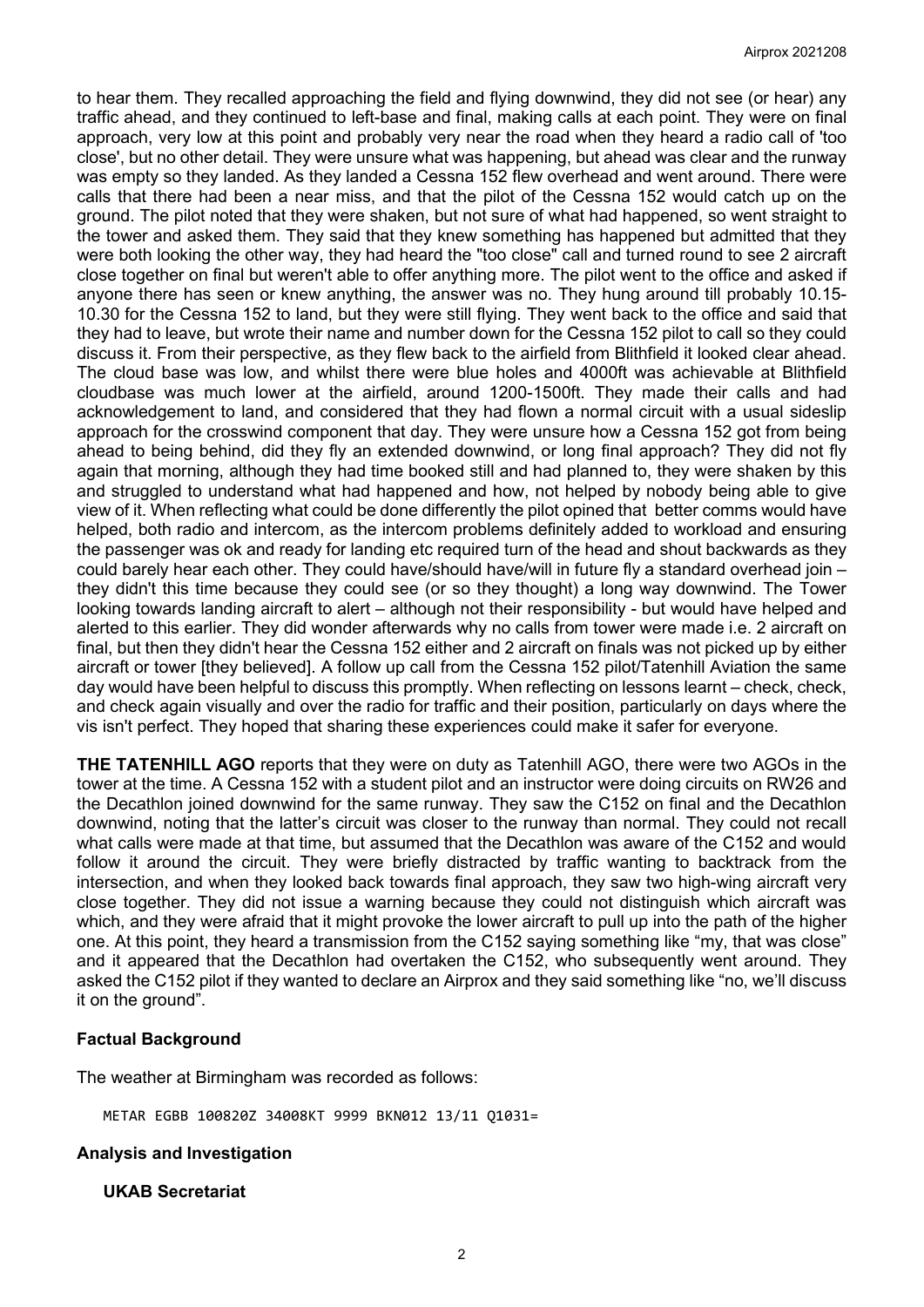Tatenhill does not record its RT and so a transcript was not available. Blithfield reservoir is situated 5NM west of Tatenhill; analysis of the NATS radars showed the Decathlon operating in the vicinity of the reservoir at 0838, squawking 7000 but with no Mode C. By 0839 the Decathlon had set course for returning to Tatenhill, the C152 was downwind at this point, with other circuit traffic ahead (Figure 1). By 0840:59 (Figure 2) the Decathlon was established downwind, although on a tighter circuit than the one flown by other circuit traffic and the C152 had turned onto a base leg.





At 0842:00 (Figure 3) the C152 was established on final and begun their decent, the Decathlon was late downwind. The radar was then subjected to some jitter and the Decathlon did not display on the radar until at 0842:15 (Figure 4) when it reappeared 0.1NM away from the C152, which was indicating 700ft.







The C152 crossed ahead of the Decathlon and both aircraft continued on finals in close proximity, although the radar returns again suffered from jitter (Figure 6) and the SSR labels appeared to switch positions, until the C152 could be seen going around (Figure 7).





Figure 5 - 0842:19 Figure 6 - 0842:25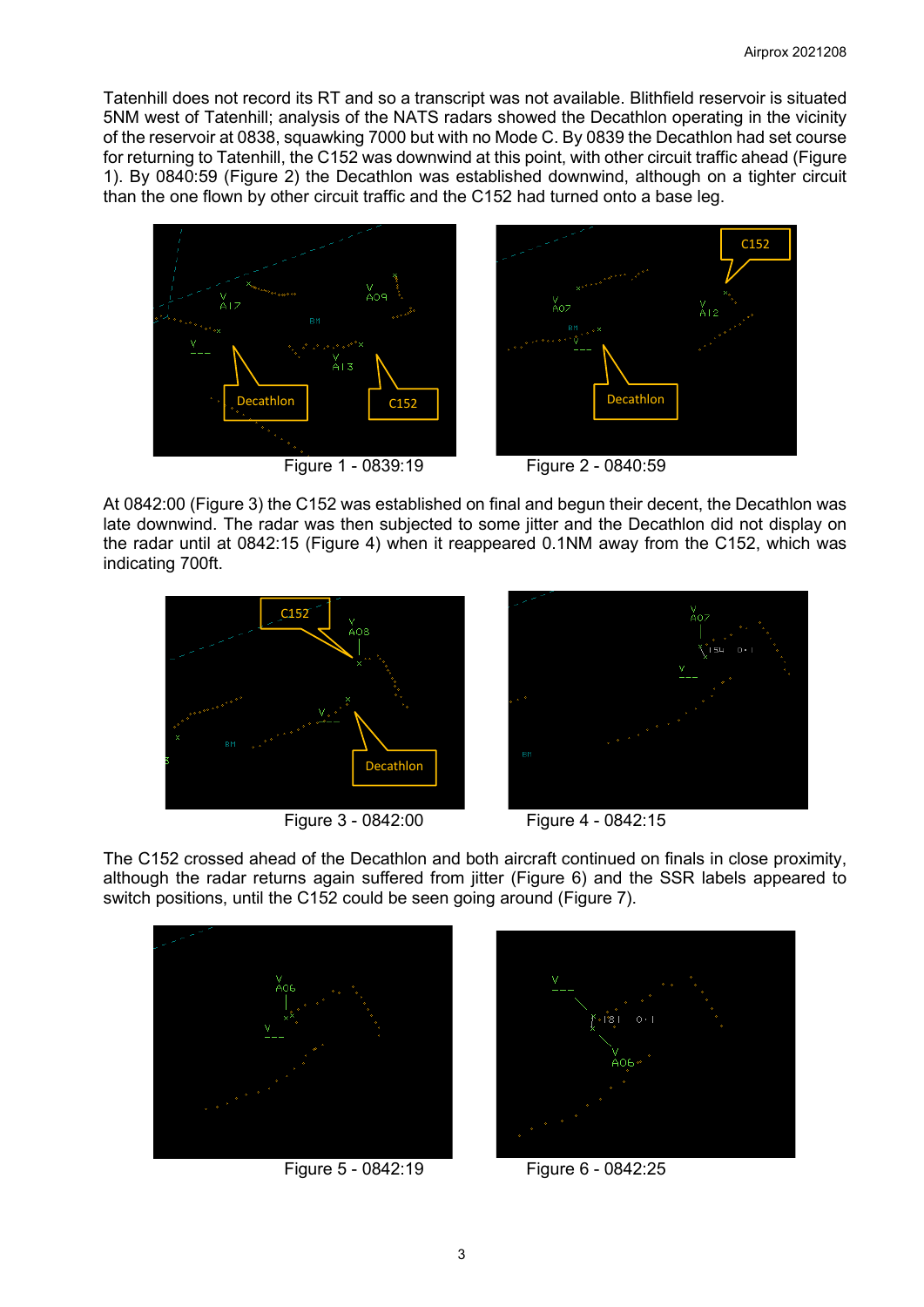

Figure 7 - C152 go around 0842:36

The C152 and Decathlon pilots shared an equal responsibility for collision avoidance and not to operate in such proximity to other aircraft as to create a collision hazard. [2](#page-3-0) An aircraft operated on or in the vicinity of an aerodrome shall conform with or avoid the pattern of traffic formed by other aircraft in operation. $^3$  $^3$ 

# **Summary**

An Airprox was reported when a C152 and a Decathlon flew into proximity in the Tatenhill visual circuit at 0842Z on Sunday 10<sup>th</sup> October 2021. Both pilots were operating under VFR in VMC, both were in receipt of a ACGS from Tatenhill.

# **PART B: SUMMARY OF THE BOARD'S DISCUSSIONS**

Information available consisted of reports from both pilots, radar photographs/video recordings and a report from the AFISO involved. Relevant contributory factors mentioned during the Board's discussions are highlighted within the text in bold, with the numbers referring to the Contributory Factors table displayed in Part C.

The Board first looked at the actions of the C152 pilot. They were established on final and were not expecting to see another aircraft at that point (**CF5**). Some members wondered whether the pilot could have done more to make it obvious that they were on final when they heard the Decathlon pilot also call final, but acknowledged that when teaching visual circuits there was a lot of in-cockpit communication required and that the instructor may not have had the time to do so and clearly did not realise that the Decathlon was so close. They did not see the Decathlon until it overtook them from behind, making it effectively a non-sighting (**CF6**).

Turning to the Decathlon pilot, members noted that the pilot had reported that the internal comms were poor and causing a distraction, and they also wondered whether this had a negative effect on the radio as well. Certainly, the pilot reported that they were unaware of the C152 ahead of them in the circuit and did not hear the C152 pilot call final (**CF4**). Members stressed the need to ensure all equipment was serviceable prior to flight, because, as happened here, what might seem like a minor unserviceability could quickly become a distraction. They noted that the Decathlon pilot had joined downwind, and flown a tight visual circuit in comparison to the other circuit traffic. Members opined that whilst joining downwind was the quicker option from the direction that the Decathlon had been operating, it did not allow the pilot time to fully assimilate the position of the circuit traffic prior to joining the circuit (**CF3**). They noted that it was not the only Airprox presented to the Board this month in which

<span id="page-3-0"></span><sup>2</sup> (UK) SERA.3205 Proximity.

<span id="page-3-1"></span> $3$  (UK) SERA.3225 Operation on and in the Vicinity of an Aerodrome.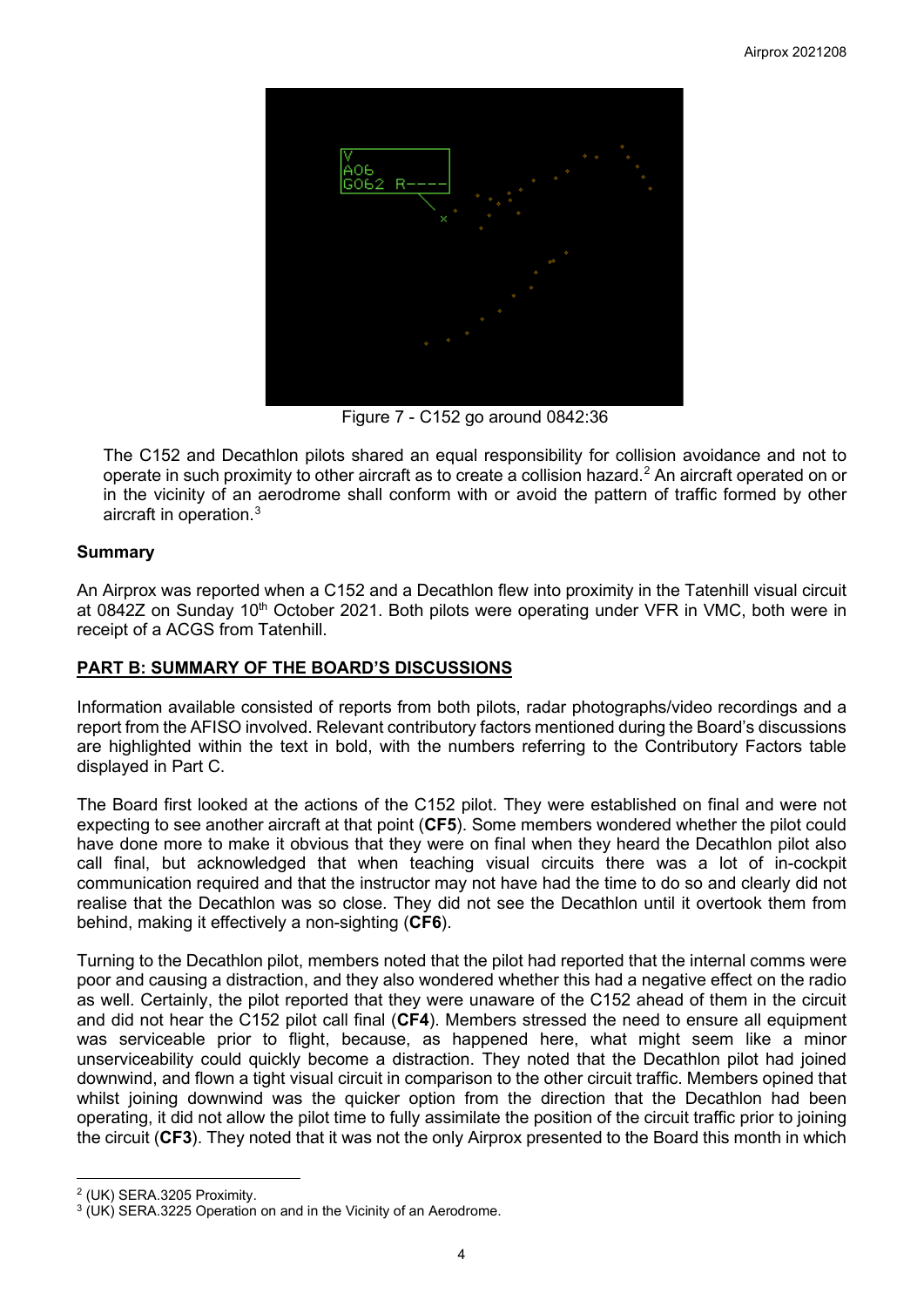pilots had eschewed joining through the overhead and caused themselves problems integrating with established circuit traffic $^4$  $^4$ . In joining as they did, the Decathlon pilot did not have visual contact with the C152 ahead in the circuit, which was compounded by the poor radio comms. The Decathlon pilot then conducted a much tighter visual circuit with a continuous turn onto final, putting them in direct confliction with the C152 on long final (**CF3**). Members reminded pilots that when turning onto base-leg they should always conduct a scan up the approach path to check for traffic, whether the Decathlon pilot did and simply did not see the C152 was not known, but they had no situational awareness that the C152 was also on final (**CF5**) and did not integrate with it (**CF1**). The Decathlon pilot's report made it clear that they were unsure how the event occurred, even after landing, although both aircraft were in close lateral proximity for some time on final, they did not see the C152 prior to the warning over the RT, after which the C152 pilot went around (**CF6**).

The Board briefly looked at the actions of the AFISO. They were told that the AFISO was positioned in a visual control tower at Tatenhill, so it was unfortunate that they had not seen the situation develop. However, AFISOs are not required to sequence airborne traffic and controlling members agreed with the AFISO's assessment that if not sure which aircraft was below the other, a call could have compounded the situation. That being said, members also noted that someone in the circuit had made a generic call which probably first alerted the pilots to the situation.

When assessing the risk, members considered the reports from both pilots and the AFISO, together with the radar screenshots. It was unfortunate that the radar contacts had become unstable at the final stages of the Airprox, probably due to the height of the aircraft, and that the Mode C on the Decathlon was not displaying so that the exact separation could not be determined. However, all of the reports were in agreement and given that neither pilot had been visual, or were aware that the other aircraft was in close proximity, members agreed that they described a situation where providence had played a major part in events and separation had been reduced to the bare minimum. Risk Category A (**CF7**).

# **PART C: ASSESSMENT OF CONTRIBUTORY FACTORS AND RISK**

|                | 2021208                                                            |                                                                       |                                                                                      |                                                                          |  |  |  |  |  |
|----------------|--------------------------------------------------------------------|-----------------------------------------------------------------------|--------------------------------------------------------------------------------------|--------------------------------------------------------------------------|--|--|--|--|--|
| <b>CF</b>      | <b>Factor</b>                                                      | <b>Description</b>                                                    | <b>ECCAIRS Amplification</b>                                                         | <b>UKAB Amplification</b>                                                |  |  |  |  |  |
|                |                                                                    | <b>Flight Elements</b>                                                |                                                                                      |                                                                          |  |  |  |  |  |
|                |                                                                    | <b>• Regulations, Processes, Procedures and Compliance</b>            |                                                                                      |                                                                          |  |  |  |  |  |
| 1              | Human<br>Factors                                                   | • Use of policy/Procedures                                            | Events involving the use of the<br>relevant policy or procedures by<br>flight crew   | Regulations and/or procedures not<br>complied with                       |  |  |  |  |  |
|                |                                                                    | <b>• Tactical Planning and Execution</b>                              |                                                                                      |                                                                          |  |  |  |  |  |
| $\overline{2}$ | Human<br>Factors                                                   | • Action Performed Incorrectly                                        | Events involving flight crew<br>performing the selected action<br>incorrectly        | Incorrect or ineffective execution                                       |  |  |  |  |  |
| 3              | Human<br>Factors                                                   | • Monitoring of Environment                                           | Events involving flight crew not to<br>appropriately monitoring the<br>environment   | Did not avoid/conform with the pattern<br>of traffic already formed      |  |  |  |  |  |
|                |                                                                    | <b>.</b> Situational Awareness of the Conflicting Aircraft and Action |                                                                                      |                                                                          |  |  |  |  |  |
| 4              | Human<br>Factors                                                   | • Monitoring of<br>Communications                                     | Events involving flight crew that did<br>not appropriately monitor<br>communications |                                                                          |  |  |  |  |  |
| 5              | • Situational Awareness and<br>Contextual<br><b>Sensory Events</b> |                                                                       | Events involving a flight crew's<br>awareness and perception of<br>situations        | Pilot had no, late, inaccurate or only<br>generic, Situational Awareness |  |  |  |  |  |
|                | • See and Avoid                                                    |                                                                       |                                                                                      |                                                                          |  |  |  |  |  |
| 6              | Human<br>Factors                                                   | • Monitoring of Other Aircraft                                        | Events involving flight crew not fully<br>monitoring another aircraft                | Non-sighting or effectively a non-<br>sighting by one or both pilots     |  |  |  |  |  |
|                | • Outcome Events                                                   |                                                                       |                                                                                      |                                                                          |  |  |  |  |  |

# Contributory Factors:

<span id="page-4-0"></span><sup>4</sup> See also Airprox 2021199